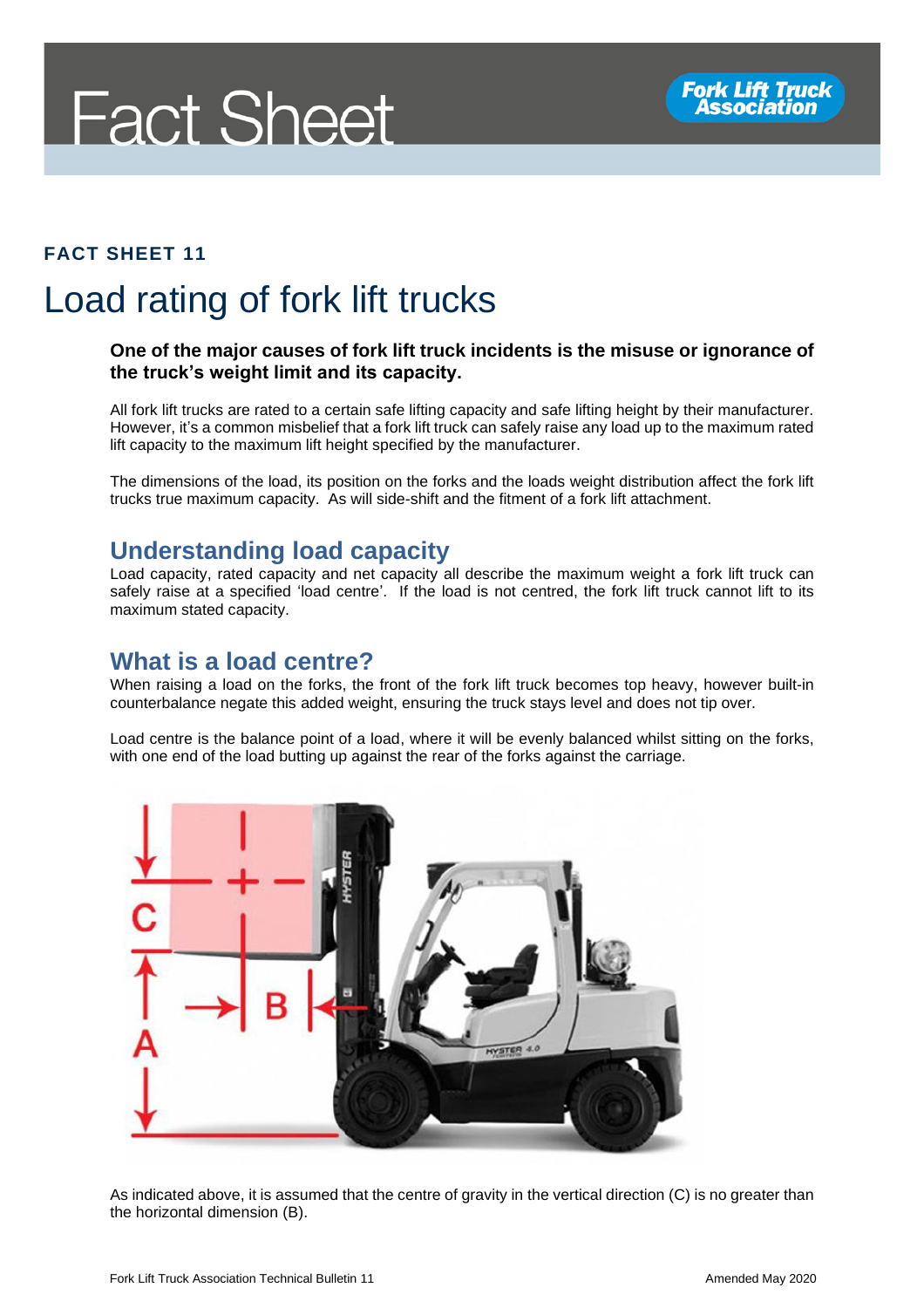



| <b>HYSTER</b>                                                                   | Lift Truck Model H2.5XT<br>Year of Manufacture 2017 |                                     |           |                                                        |                   |                                     |  |
|---------------------------------------------------------------------------------|-----------------------------------------------------|-------------------------------------|-----------|--------------------------------------------------------|-------------------|-------------------------------------|--|
| Nominal Power 31 kW<br>Serial No.<br>Attachment: 1020 mm SS Crg + 1070 mm Forks |                                                     |                                     |           |                                                        |                   |                                     |  |
| Truck Weight 4060 kg<br>Forward/Back Tilt 6/6 Degrees<br>Tread Width 970 mm     |                                                     |                                     |           |                                                        |                   |                                     |  |
| Tyre<br>Size<br>Pressure ---                                                    | Front<br>7.00-12/5.00 Solid                         |                                     |           | Rear                                                   | 6.00-9/4.00 Solid |                                     |  |
| Load<br>Height<br>Dim. A                                                        | <b>CAPACITY</b><br>Mast<br>Vertical                 | <b>Load Center</b><br>Dim. B Dim. C |           | махими<br><b>CAPACITY</b><br>Mast<br><b>Tilted Fwd</b> |                   | <b>Load Center</b><br>Dim. B Dim. C |  |
| 4590<br>mm                                                                      | 2280 kg                                             | 600<br>mm                           | 600<br>mm | 1550 kg                                                | 600<br>mm         | 600<br>mm                           |  |
|                                                                                 |                                                     |                                     |           |                                                        |                   |                                     |  |

The above rating plate shows the load centres (Dim. B and C) and the load capacities of the fork lift truck with its mast in the vertical (2,280 kg) and tilted forward (1,550 kg) positions.

The table below illustrates that the greater the load centre, the greater the reduction in the trucks lifting capacity. Three models of fork lift trucks are shown in this example.

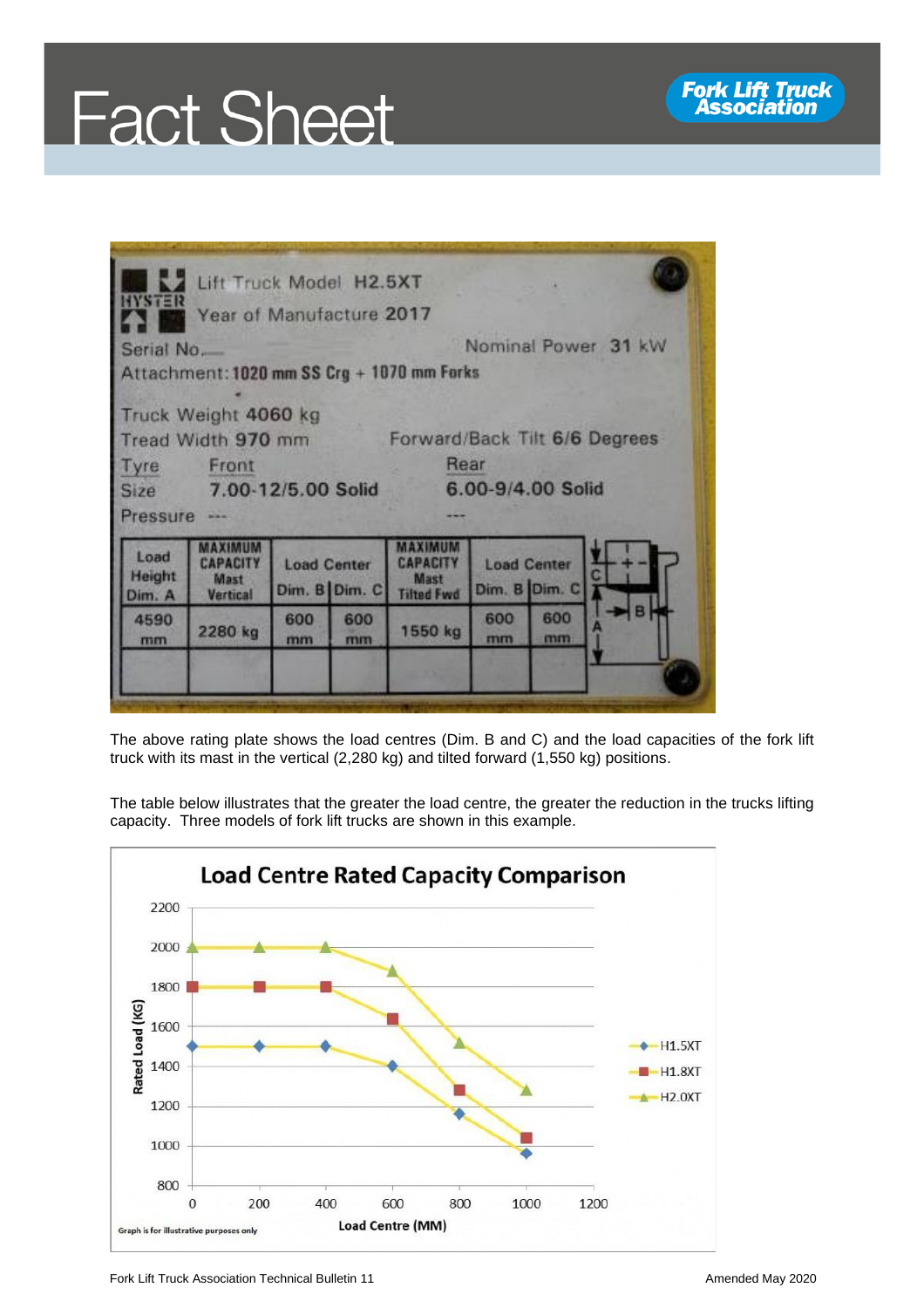It is imperative that all operators know the load centre of the load they want to lift and its effect on the rated capacity of the fork lift truck.

If this is not taken into account, the fork lift truck can tip over with the potential to cause serious injury to operators and damage to product and property.

#### **Fork lift truck attachments and capacity**

There is no doubt that fork lift attachments when used correctly and in the relevant circumstances can increase the efficiency of operations. Some loads can be handled more safely and efficiently by using suitable attachments, such as fork extensions, booms, rotating heads etc

Adding an attachment to a fork lift truck reduces the lifting capacity of the truck, due to the additional weight of the attachment itself and because an attachment typically extends the truck's load centre.

Its always advised to speak with a knowledgeable product expert before adding an attachment to a fork lift truck.

### **Derating**

Fitting an attachment to a fork lift truck will reduce the truck's rated capacity, this is known as derating.

To indicate this reduction in capacity, a new rating plate specifically relating to the attachment and truck in combination, must be secured to the truck before it is used with the attachment.

Where derating is necessary, only a person with appropriate knowledge and experience should carry it out.

#### **Attachment training**

It cannot be emphasised strongly enough that the use of attachments need to be included in training, as their use affects such crucial aspects of fork lift operation such as basic handling and stability. Adding an attachment changes how a fork lift truck behaves. Operators who are not trained in the safe use of the appropriate attachment can be exposed to some very real risks.

Regardless of what type of attachment is used, the appropriate level of operator training will be required by law, as defined in [The Provision and Use of Work Equipment Regulations 1998](http://www.legislation.gov.uk/uksi/1998/2306/contents/made) (PUWER).

Instruction in the use of the most commonly used attachment should be in the three stages of fork lift truck operator training. Before using further attachments, operators will require the appropriate level of conversion training.

#### **Approved code of practice**

Meeting the requirements of PUWER would be assisted by adherence to the Health and Safety Executive's (HSE) Approved Code of Practices (ACOP) and guidance [L117 Rider-operated Lift Trucks.](http://www.hse.gov.uk/pUbns/priced/l117.pdf) ACOP L117 gives practical advice to help employers ensure that all operators, even those who use fork lift trucks on an occasional basis, receive adequate training.

Fork lift truck operator training is to be consistent with the standards outlined in ACOP L117.

While ACOP L117 is not law, it has been produced under section 16 of the Health and Safety at Work [etc Act. 1974](http://www.legislation.gov.uk/ukpga/1974/37/section/16) (HSW Act) and has special status in law.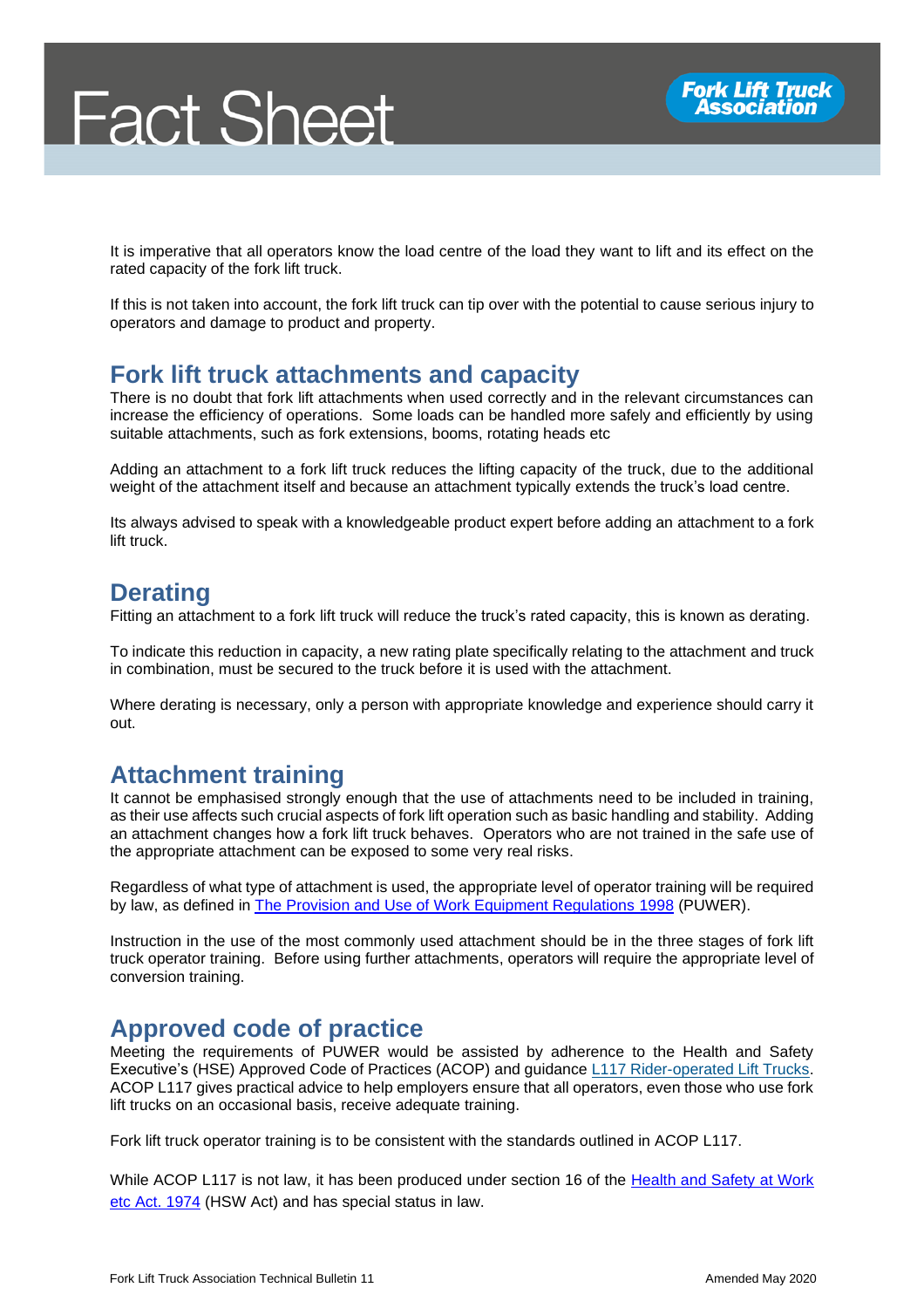# **Fact Sheet**

#### **Law**

Employers have a general duty under [Section 2 of the Health and Safety at Work etc. Act 1974](http://www.legislation.gov.uk/ukpga/1974/37/section/2) (HSW Act) to provide information, instruction, training and supervision to ensure the health and safety of their employees.

Under [The Provision and Use of Work Equipment Regulations 1998](http://www.legislation.gov.uk/uksi/1998/2306/contents/made) (PUWER) employers are required to 'ensure that all persons who use work equipment have received adequate training for purposes of health and safety. Including training in the methods which may be adopted when using the work equipment, any risks which such use may entail and precautions to be taken'.

## **Marking lifting equipment with its safe working load**

[Regulation 23 of PUWER](https://www.legislation.gov.uk/uksi/1998/2306/regulation/23/made) states: 'Every employer shall ensure that work equipment is marked in a clearly visible manner with any markings appropriate for reasons of health and safety.'

[Regulation 7 of The Lifting Operations and Lifting Equipment Regulations 1998](https://www.legislation.gov.uk/uksi/1998/2307/regulation/7/made) (LOLER) builds upon the requirements of Regulation 23 of PUWER and states:

#### **Marking of lifting equipment**

**7.** Every employer shall ensure that—

(a) subject to sub-paragraph (b), machinery and accessories for lifting loads are clearly marked to indicate their safe working loads;

- (b) where the safe working load of machinery for lifting loads depends on its configuration—
	- (i) the machinery is clearly marked to indicate its safe working load for each configuration; or

(ii) information which clearly indicates its safe working load for each configuration is kept with the machinery;

(c) accessories for lifting are also marked in such a way that it is possible to identify the characteristics necessary for their safe use;

(d) lifting equipment which is designed for lifting persons is appropriately and clearly marked to this effect; and

(e) lifting equipment which is not designed for lifting persons but which might be so used in error is appropriately and clearly marked to the effect that it is not designed for lifting persons.

#### **FLTA further guidance**

Also see FLTA Fact Sheets 1, 2, 6, 9, 12 and 23 for further information.

**The above information is provided by the Fork Lift Truck Association (FLTA) as guidance and, where applicable, takes account of current best practice and our interpretation of current legislation.** 

**However, the FLTA accepts no responsibility for the recommendations, advice, statements, opinions and conclusions set out above, either expressly or by implication.**

**No warranty or representation of assurance, in respect of the accuracy or validity of the same is given.**